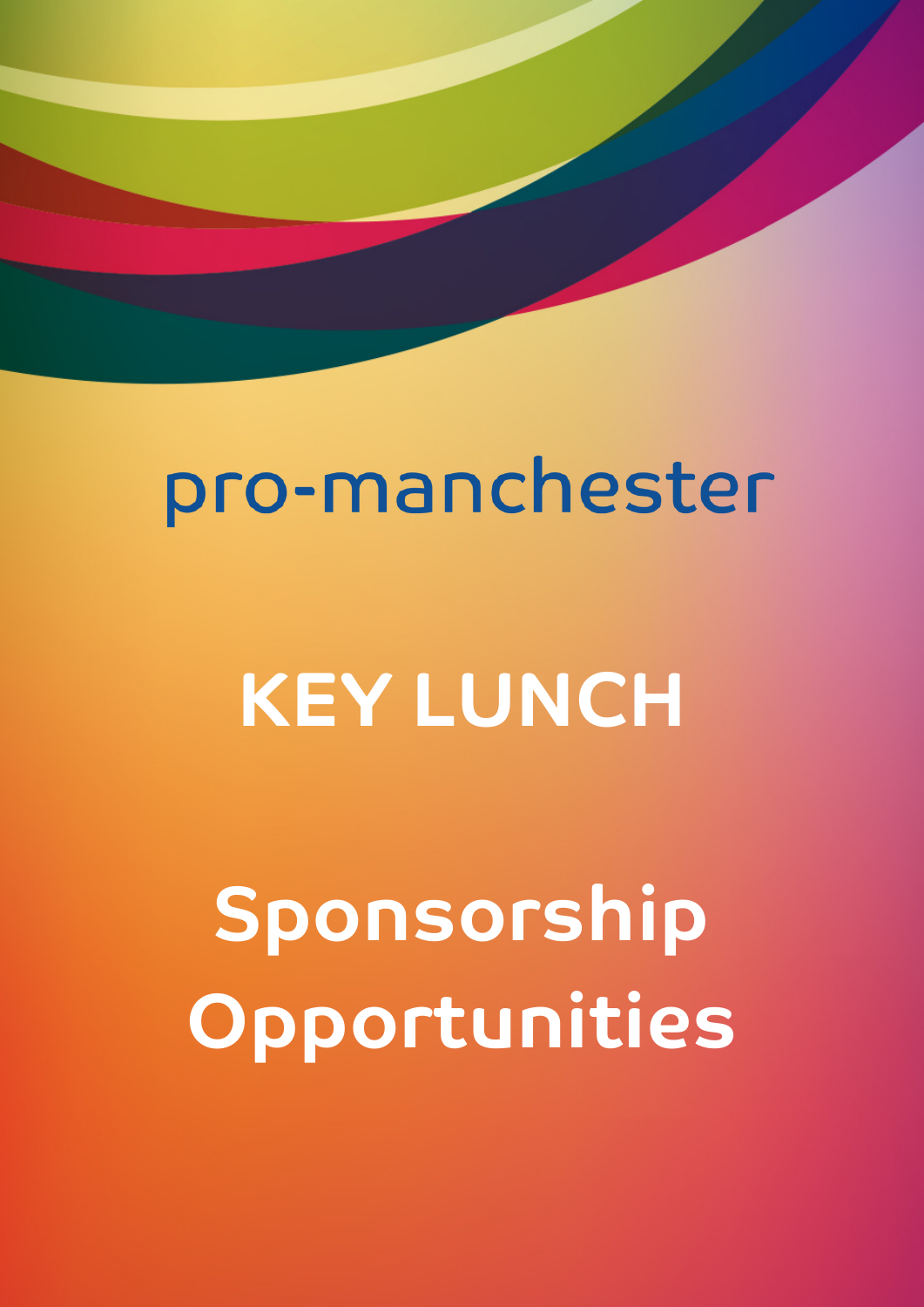## **ABOUT OUR LUNCHES**

Now employing over 61,000 people in the UK, the last few years have seen fintech grow from its disruptive roots into a £6.6bn industry. From the convergence of two of Manchester's largest industries – financial services and digital technology – the city boasts a growing cluster of fintech businesses.

These range from long-standing companies supporting financial services to much smaller startups that are developing innovative solutions. Join pro-manchester and our expert panels for lunch as we discuss what Manchester has to offer Fintech businesses.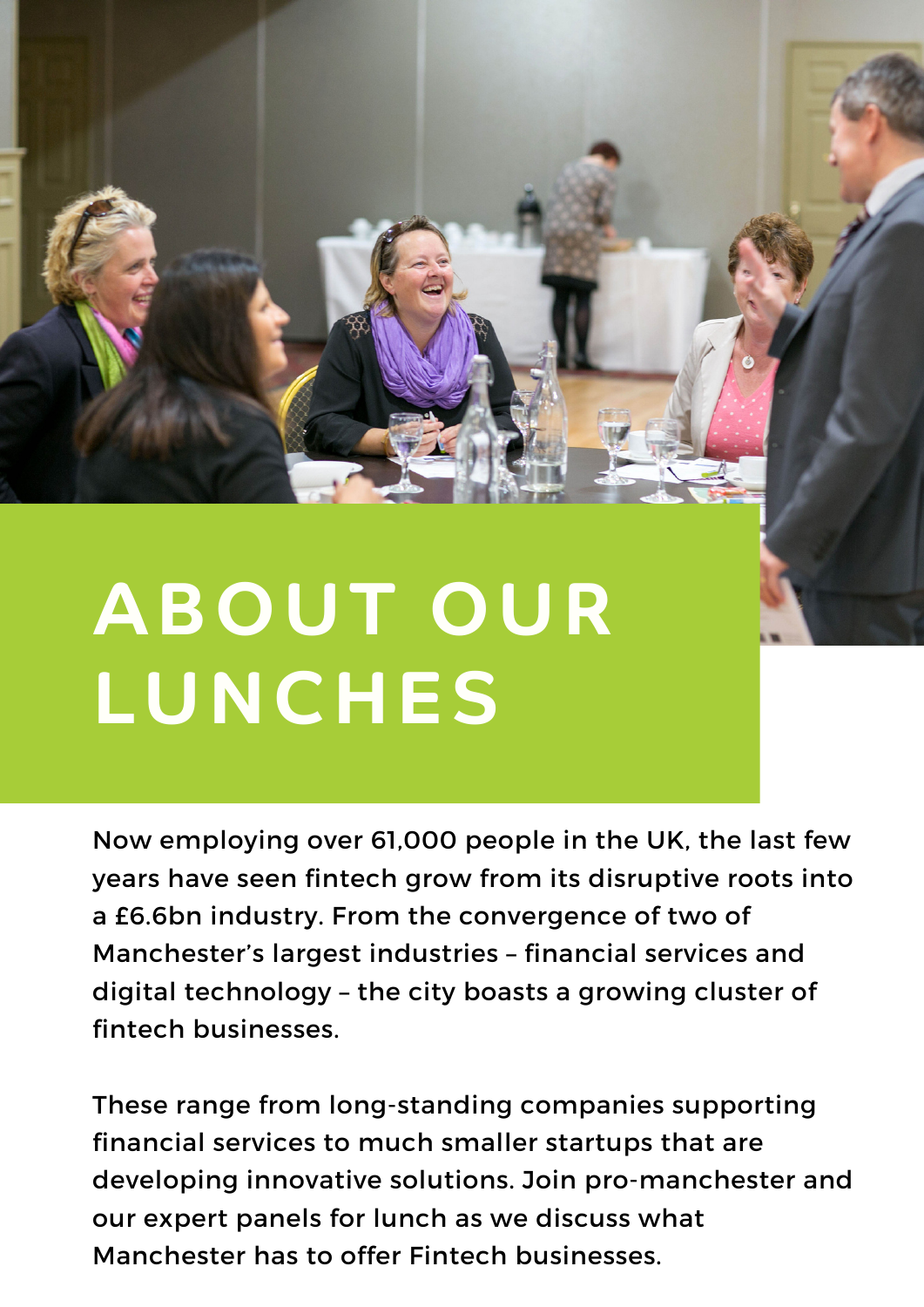### **HEADLINE SPONSORSHIP**

#### **£3,000 + VAT**

- **Opportunity to do a 5 minute open/close**
- **10 delegate places**
- **Headline branding throughout**
- **Logo and profile on event listing**
- **Logo on the event email campaign and all follow up emails**
- **Logo & profile on post event emailing**
- **Logo on all event literature**
- **Opportunity to have banner/ exhibition stands at the event**
- **Opportunity to distribute corporate material & gifts**
- **Opportunity to do a card drop competition for data capture opportunities**
- **Opportunity to provide 4 sponsored blogs for the pro-manchester website**
- **Member spotlight on pro manchester website**
- **Logo on weekly newsletter for 2 months**
- **Full delegate list prior to the event**